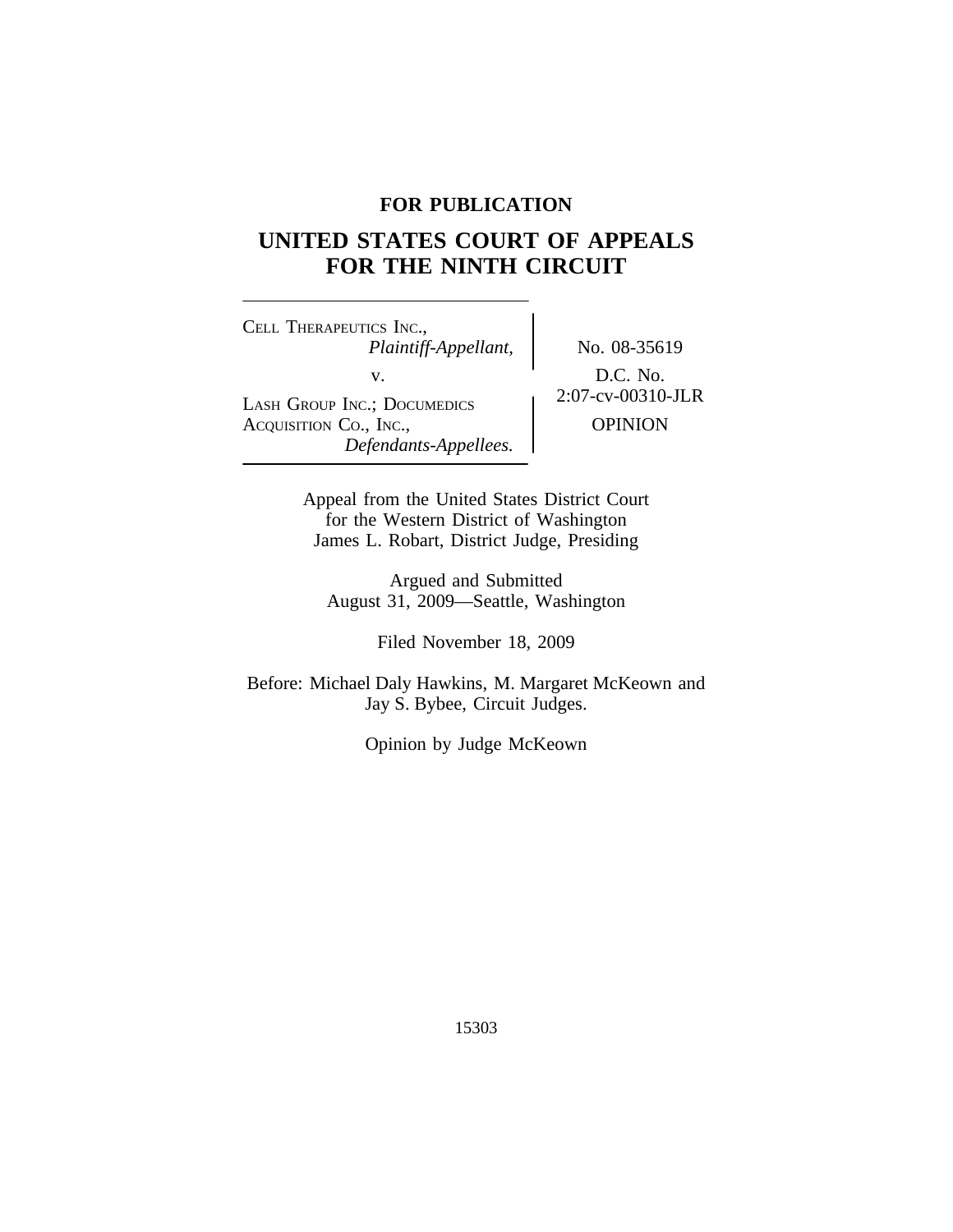### **COUNSEL**

Daniel J. Dunne and Paul F. Rugani, Orrick, Herrington & Sutcliffe LLP, Seattle, Washington, for the appellant.

Raymond A. Cardozo, Reed Smith LLP, San Francisco, California, and Laurie M. Thornton, Corr Cronin Michelson Baumgardner & Preece LLP, Seattle, Washington, for the appellee.

#### **OPINION**

McKEOWN, Circuit Judge:

The False Claims Act ("FCA") was designed to encourage reporting of false or fraudulent claims that are submitted to the federal government for approval or payment. Typically a relator—a whistle-blowing employee, a business partner or competitor—brings suit "for the benefit of the United States." *Mortgages, Inc. v. U.S. Dist. Ct.*, 934 F.2d 209, 210 (9th Cir. 1991) (per curiam). The government has discretion to intervene in the suit as a plaintiff. But what happens when a target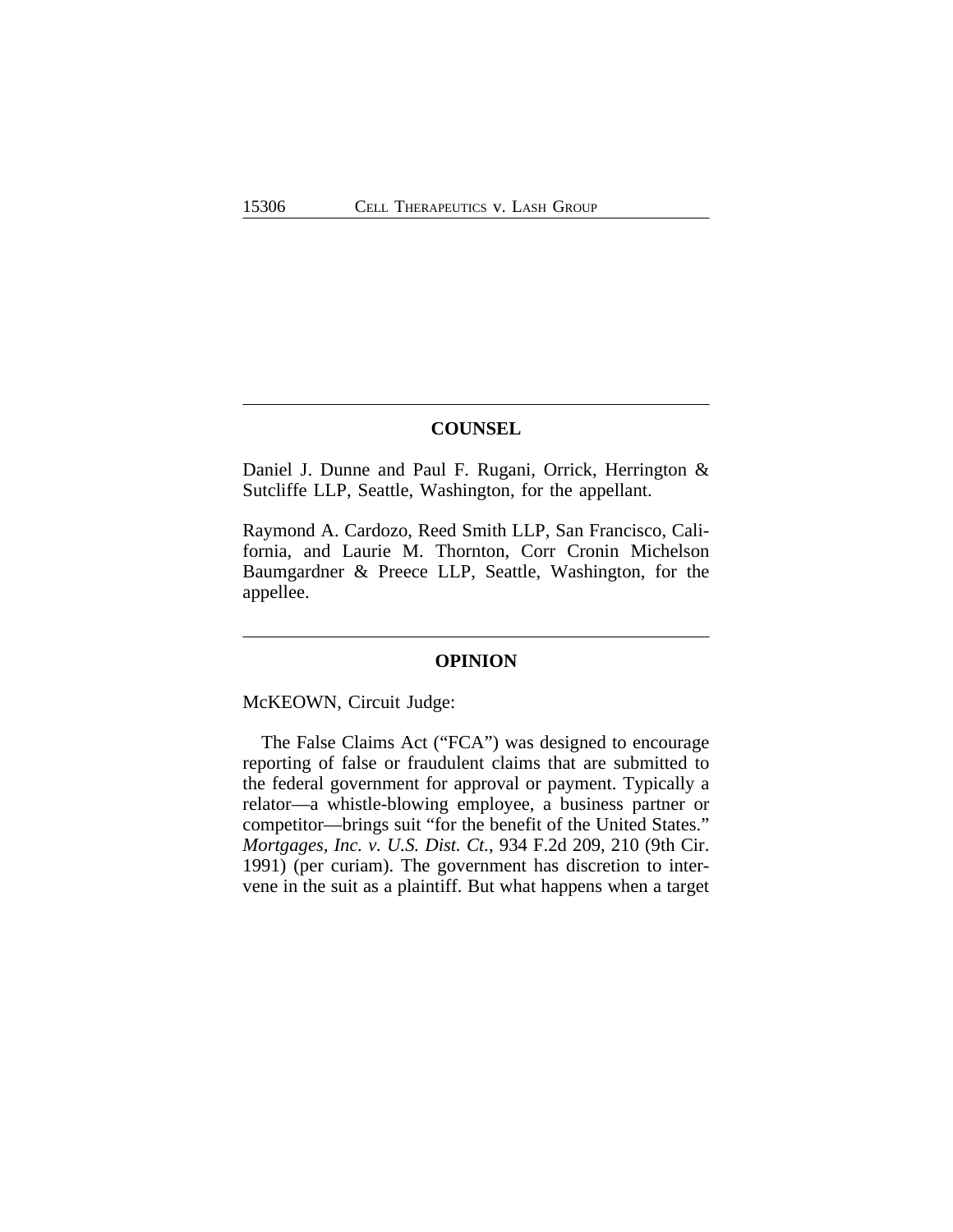defendant settles with the government and the relator and then seeks recovery against a third party for contractual indemnity and independent claims? We have not previously had occasion to address this question. We conclude that the FCA does not preclude such claims.

#### **I. BACKGROUND**

#### **A. THE FALSE CLAIMS ACT**

A brief review of the Act's structure is useful in putting the third party claim issue in context. The purpose of the FCA is "to discourage fraud against the government." *Robertson v. Bell Helicopter Textron, Inc.*, 32 F.3d 948, 951 (5th Cir. 1994). The FCA imposes civil liability on any person who knowingly uses a "false record or statement to get a false or fraudulent claim paid or approved by the Government," 31 U.S.C. § 3729(a)(2) (1984), and any person who "conspires to defraud the Government by getting a false or fraudulent claim allowed or paid." *Id.*  $\S 3729(a)(3)$ .<sup>1</sup> To encourage the disclosure of potential fraud, under the qui tam provisions of the FCA, relators may "bring a civil action for a violation of [§ ] 3729 for the person and for the United States Government." *Id.* § 3730(b)(1); *United States ex rel. Hall v. Teledyne Wah Chang Albany*, 104 F.3d 230, 233 (9th Cir. 1997). If the government does not intervene in the suit, the relator may proceed with the FCA litigation. 31 U.S.C. § 3730(c)(3). If the government elects to intervene, the relator remains part of the suit as a qui tam plaintiff, *id.* § 3730(b)(2), but the govern-

**<sup>1</sup>**The statute was recently amended and now holds liable "any person who knowingly presents, or causes to be presented, a false or fraudulent claim for payment or approval; knowingly makes, uses, or causes to be made or used, a false record or statement material to a false or fraudulent claim; [or] conspires to commit a violation of" these subparagraphs. 31 U.S.C. § 3729(a)(1)(A)-(C) (effective May 20, 2009). CTI was charged under the prior language, but the differences are not material to our decision.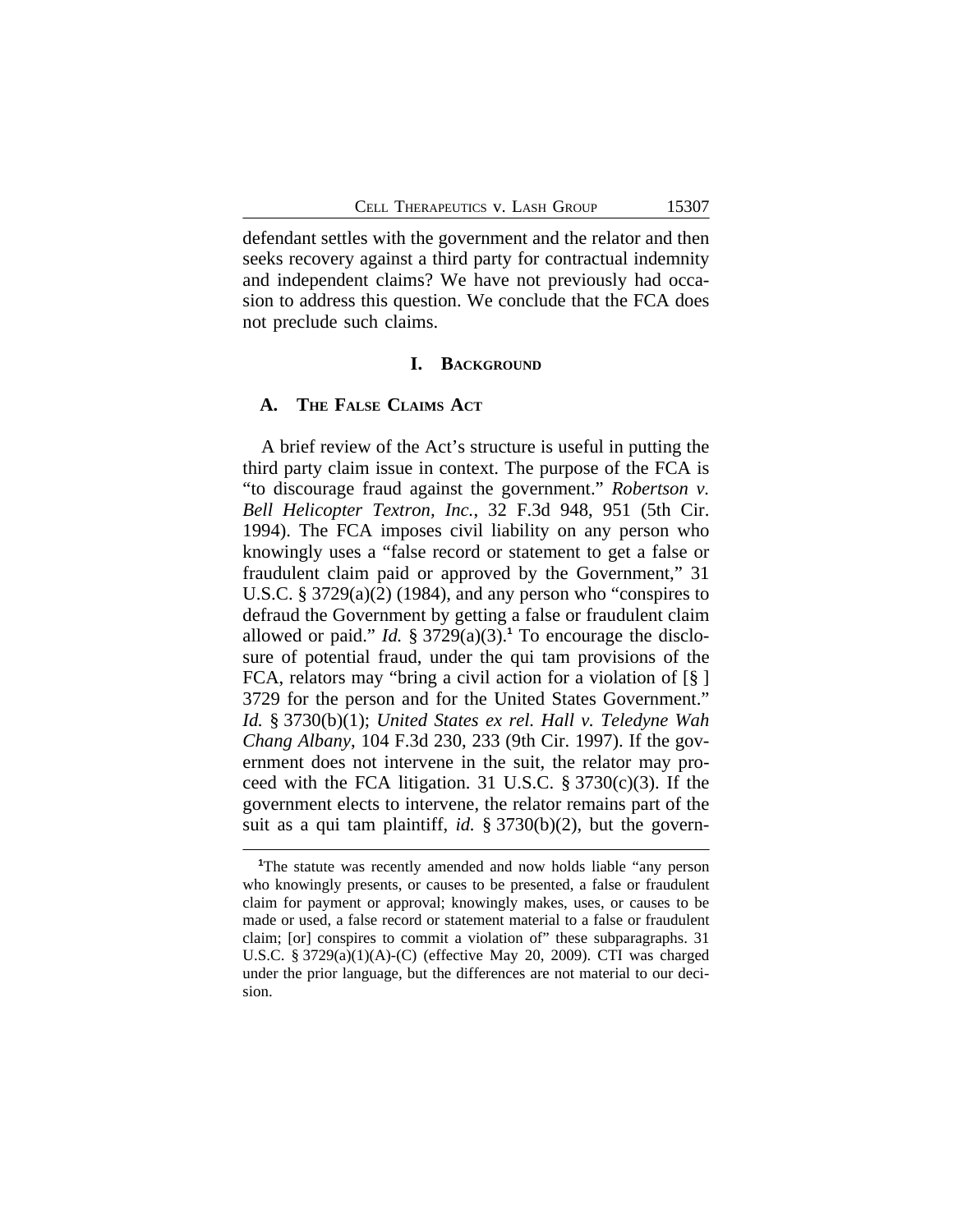ment may dismiss or settle the action over the relator's objection. *Id.* §  $3730(c)(2)(A) - (B)$ .

The FCA provides two important incentives for relators: a significant bounty and whistle-blower protection. A relator is entitled to 15-25% of the proceeds of the action or settlement of a claim in which the government intervenes, *id.* § 3730(d)(1), and as much as 25-30% if the government does not intervene. *Id.* § 3730(d)(2).

In crafting whistle-blower protections, Congress aimed "to make employees feel more secure in reporting fraud to the United States." *Neal v. Honeywell Inc.*, 33 F.3d 860, 863 (7th Cir. 1994), *abrogated on other grounds by Graham County Soil & Water Conservation Dist. v. United States ex rel. Wilson*, 545 U.S. 409, 416-17 (2005). Employees who investigate and supply information concerning the fraudulent practices of an employer are protected from retaliation, whether the employee or the government brings suit against the employer. 31 U.S.C. § 3730(h); *Neal*, 33 F.3d at 863-65.

Nothing in the text or the legislative history of the FCA addresses the potential preclusive effect of a settlement among the government, a relator, and a qui tam defendant visa-vis a subsequent claim by the qui tam defendant against a third party. As one treatise notes, "[t]he legislative history of the 1986 amendments [to the False Claims Act] does not discuss the availability of indemnity or contribution, but does emphasize the strong public policy of encouraging whistleblowers to come forward." 1 John T. Boese, *Civil False Claims and Qui Tam Actions* § 4.10[B] at 4-258.1 (3d ed. 2006). Congress did contemplate, however, that disputes would be resolved through settlement. *See, e.g.*, 31 U.S.C. § 3730(d)(1), (3) (specifying the proportion of the proceeds of an "action or settlement" a relator is entitled to receive). Congress also specifically contemplated the potential preclusive effects those final judgments rendered in *other* proceedings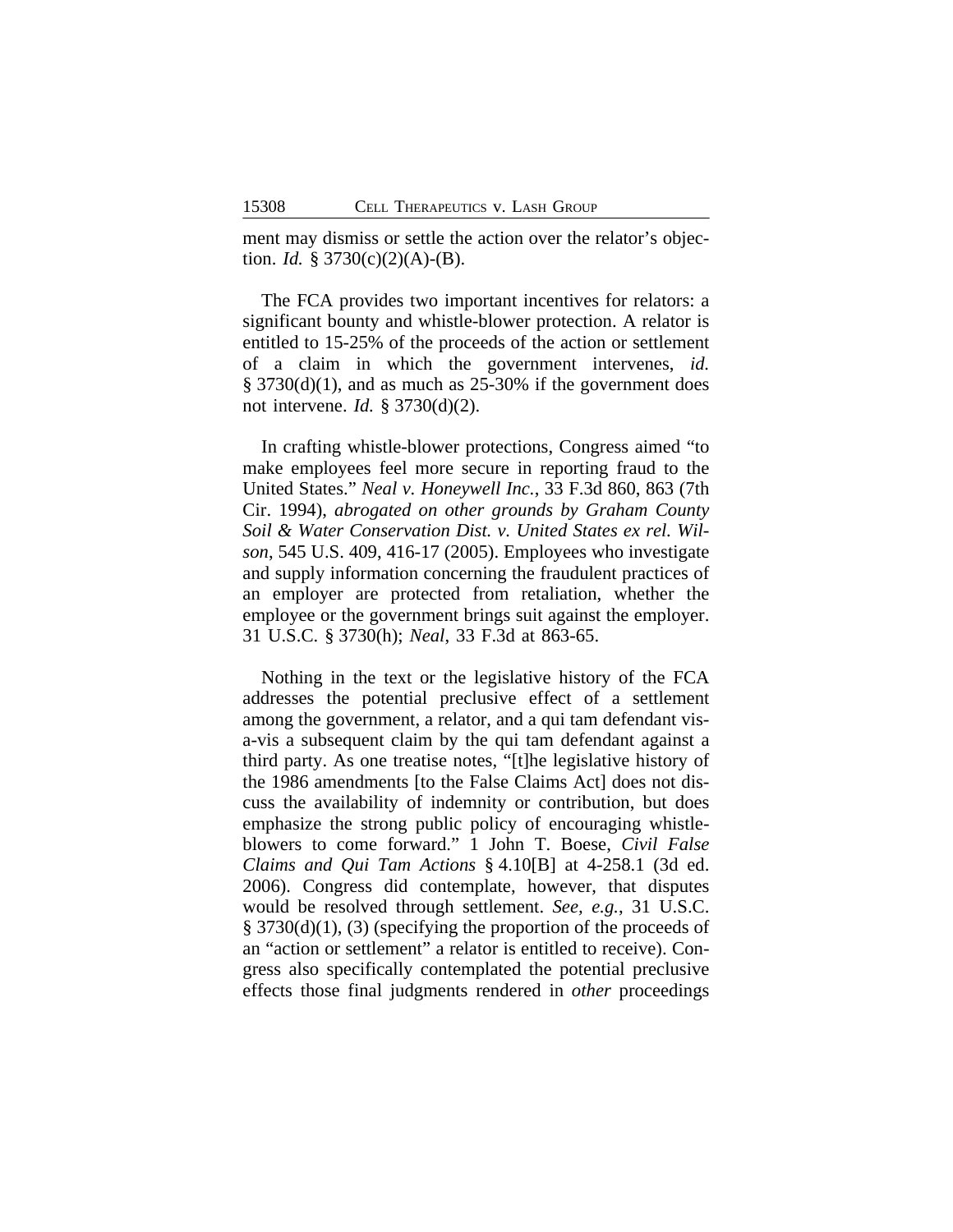would have on qui tam actions. Section 3731(e) of the current version of the Act provides that

a final judgment rendered in favor of the United States in any criminal proceeding charging fraud or false statements, whether upon a verdict after trial or upon a plea of guilty or nolo contendere, shall estop the defendant from denying the essential elements of the offense in any action which involves the same transaction as in the criminal proceeding and which is brought under subsection (a) or (b) of section 3730 [of the FCA].

31 U.S.C. § 3731(e).

# **B. FACTUAL BACKGROUND<sup>2</sup>**

Cell Therapeutics, Inc. ("CTI") developed a cancer drug called Trisonex, which the Food and Drug Administration ("FDA") approved in September 2000 for the treatment of a particularly virulent form of leukemia. This was the first time CTI, a small and relatively young biotechnology company, had received FDA approval, so it turned to Documedics Acquisition Co., Inc. ("Documedics") to handle Medicare reimbursement and serve as a reimbursement consultant.

Documedics billed itself as an expert in reimbursement protocol for oncology drugs, but made a serious error in advising CTI. In addition to the approved use for Trisonex, oncologists prescribed several "off-label" uses to treat other cancers uses for which the FDA had not approved the drug—and Documedics mistakenly advised CTI, and in turn Medicare carriers and medical providers, that the off-label uses were

**<sup>2</sup>** In reviewing the district court's grant of judgment on the pleadings, we accept as true all allegations in CTI's complaint and treat as false those allegations in the answer that contradict CTI's allegations. *MacDonald v. Grace Church Seattle*, 457 F.3d 1079, 1081 (9th Cir. 2006).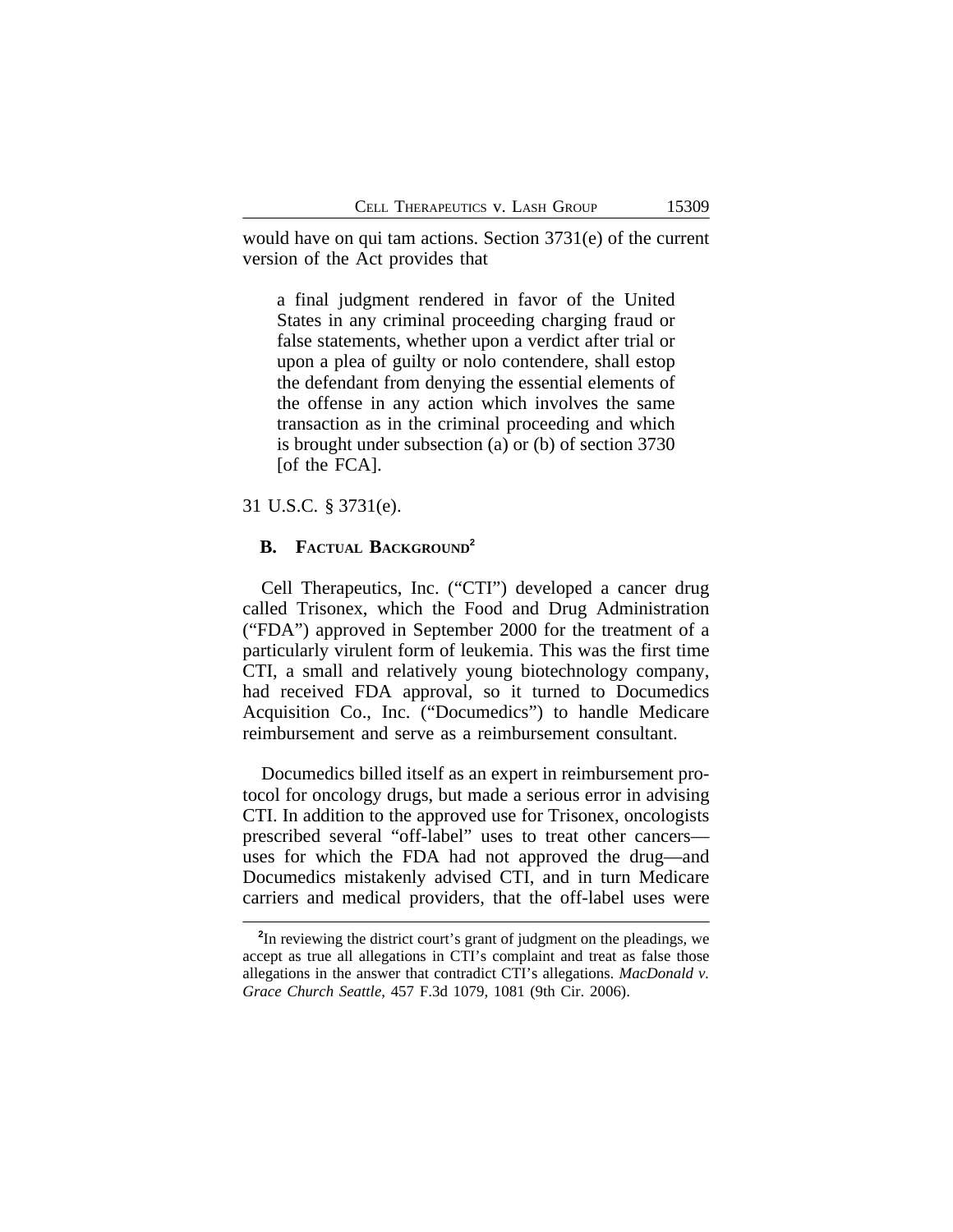reimbursable by Medicare. Because of these assurances, the carriers and providers submitted reimbursement claims to Medicare. Once CTI understood that Trisonex was already eligible for reimbursement for these off-label uses, CTI stopped pursuing further research and publications that would have supported Medicare reimbursement. CTI also alleges that it elected not to divest Trisonex and made other business decisions based on Documedics' ill-informed advice, which resulted in losses for CTI.

The government began investigating CTI and the Lash Group ("Lash"), Documedics' successor in interest, in the fall of 2004. Two years later, in 2006, James Marchese, a CTI employee, filed a qui tam action against CTI and Lash.

In 2007, the government intervened in the suit as to CTI but not as to Lash. Specifically, the government alleged CTI "knowingly and willfully promoted the sale and use of Trisonex . . . for such indications [as] had not been approved as safe and effective by the FDA" and "made false and misleading statements to treating doctors . . . causing them to present false or fraudulent claims to Medicare." In addition to the FCA claims, the government alleged common law fraud, negligent misrepresentation and unjust enrichment.

CTI immediately settled with Marchese and the government for \$10.6 million, and the government and Marchese stipulated to dismissal of their claims with prejudice. One day later, the district court dismissed the claims without making a finding of liability. Lash settled with Marchese for an undisclosed amount in 2008.

While the qui tam suit was pending, CTI sued Lash in state court for: (1) declaratory relief that Lash was contractually obligated to indemnify CTI for damages related to the government's investigation and any resulting judgment or settlement, (2) breach of the service agreement, (3) breach of a contractual indemnification clause, (4) breach of the implied war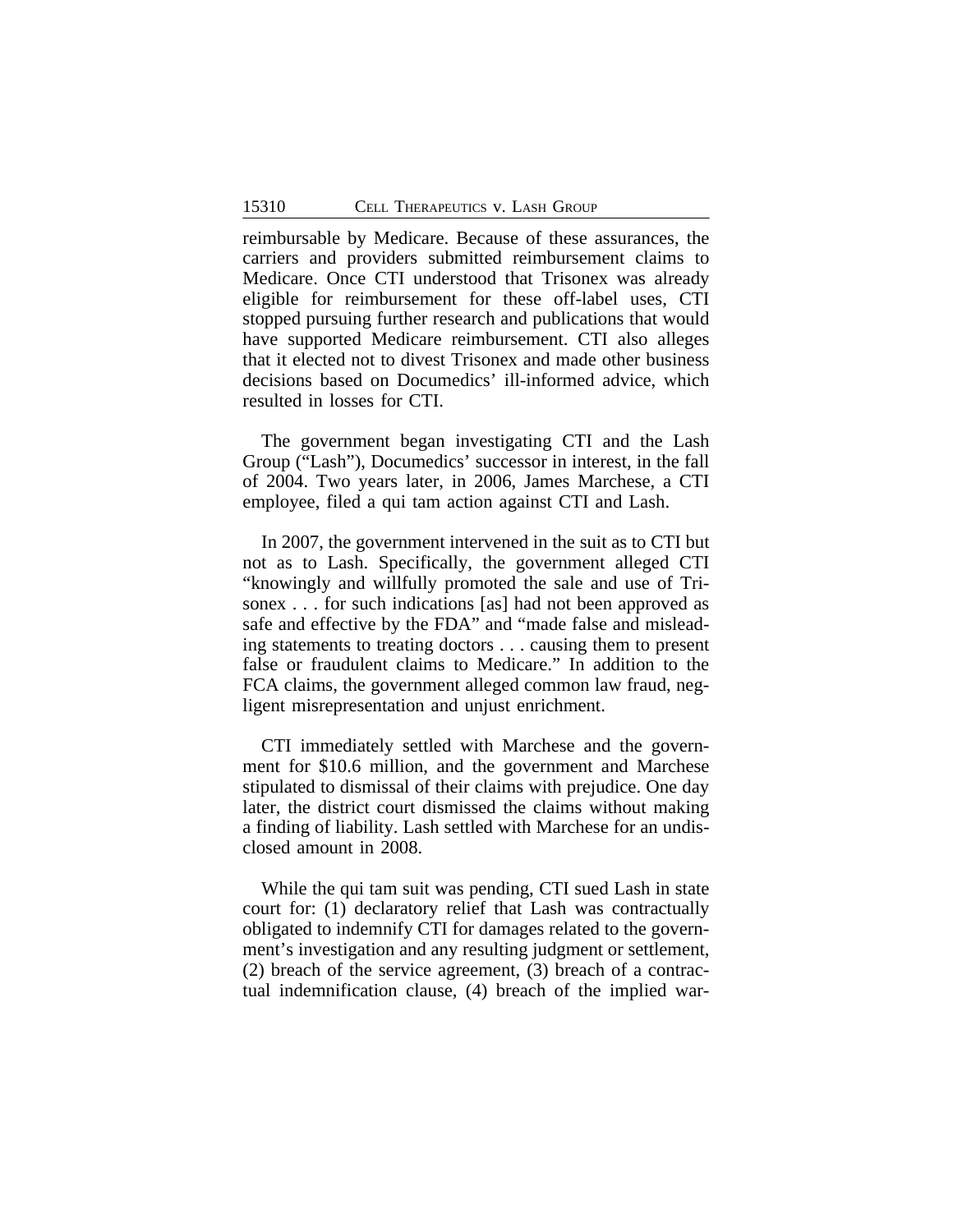ranty of good faith and fair dealing, and (5) negligence / breach of the duty of care in providing professional services. The action was removed to federal court and is the basis of the claims now on appeal.

The district court granted Lash's motion for judgment on the pleadings on the ground that CTI's claims are barred by our holding in *Mortgages*, in which we directed dismissal of a qui tam defendant's counterclaims for indemnification against the relator. 934 F.2d at 210.

The district court concluded that qui tam defendants may not seek indemnification or contribution from co-participants in a scheme to defraud the government, and as a result found that CTI's claims against Lash were barred because its damages were pleaded as "incidental to and dependent upon its payments . . . to settle the FCA claims in the underlying qui tam action."

### **II. ANALYSIS**

## **A. CLAIMS BY QUI TAM DEFENDANTS IN THE NINTH CIRCUIT**

The bounty and whistle-blower provisions of the FCA work together to not only encourage relators to come forward but also to protect them when they do. Our case law has also fashioned a remedy designed to protect qui tam relators from retaliation by defendants.

We first addressed counterclaims by qui tam defendants in *Mortgages*. Mortgages, Inc., a mortgage lending company, accepted allegedly fraudulent loan applications filled out by defendants who applied for low-income loans, transferred the property secured with the loans to co-defendants, and then defaulted on the loans. The Department of Housing and Urban Development lost millions of dollars, and Mortgages ulti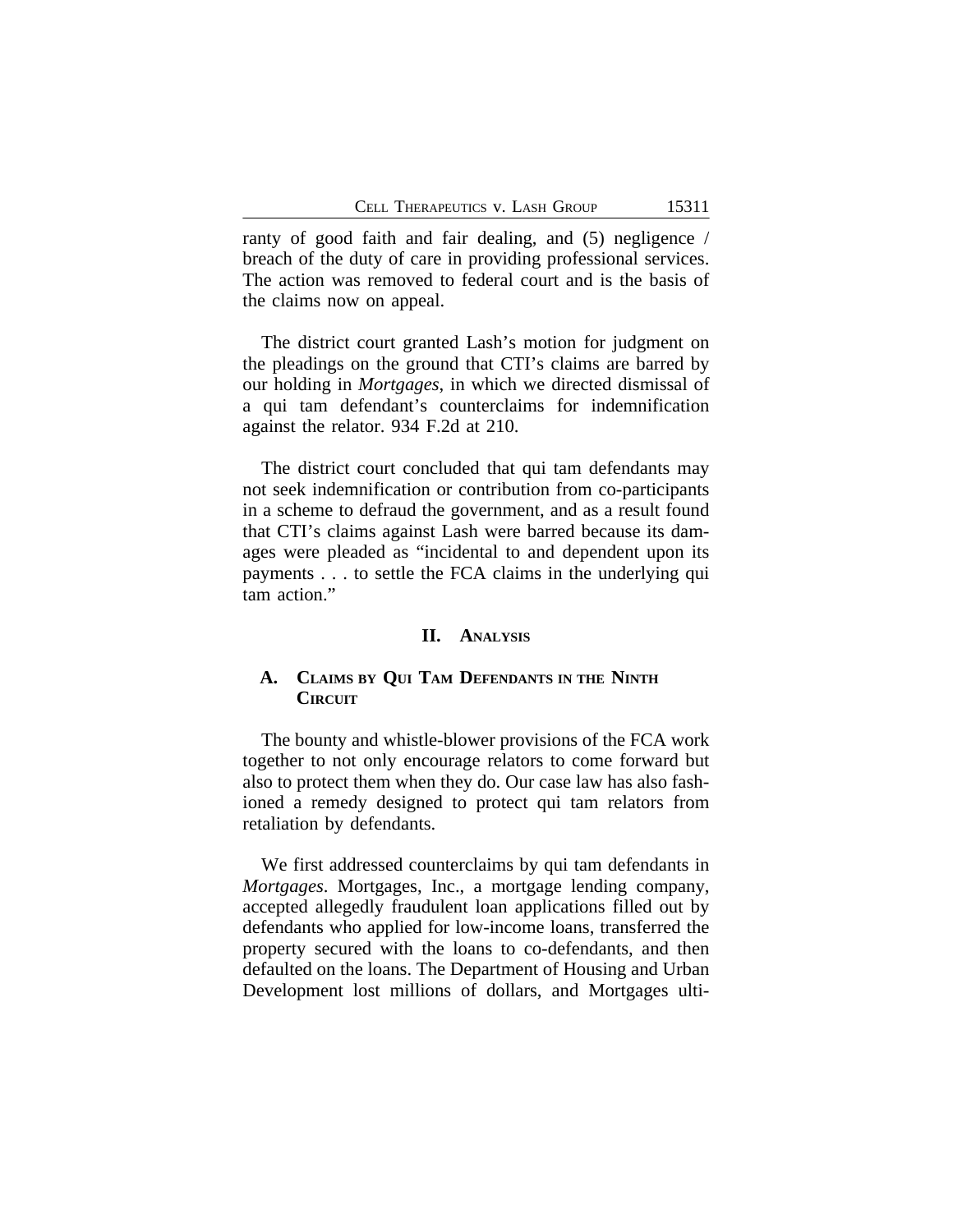mately settled with the government for nearly half a million dollars. 934 F.2d at 210.

Mortgages later brought a qui tam suit against the defendants, offering the government information it acquired about the defendants' false loan applications. The defendants, alleging that Mortgages defrauded and misled them as to the nature of the investment scheme, brought counterclaims for breach of the covenant of good faith and fair dealing, breach of fiduciary duty, fraud, negligence, negligent misrepresentation, and conspiracy. *Id.* at 210-11.

Mortgages moved to dismiss the counterclaims, taking the position that qui tam defendants could not file counterclaims against qui tam plaintiffs. Mortgages referenced a Senate Report stating that a qui tam relator "is afforded protection from retaliation for his actions." S. Rep. No. 99-345, at 13 (1986), *as reprinted in* 1986 U.S.C.C.A.N. 5266, 5278 (hereinafter Senate Report). The district court denied Mortgages' motion to dismiss the counterclaims, finding the Senate Report more likely referred to the whistle-blower protection codified at 31 U.S.C. § 3730(h) that same year.

Upon considering a writ of mandamus filed by Mortgages, we instructed the district court to vacate its order that Mortgages respond to the counterclaims. *Mortgages*, 934 F.2d at 212, 214. Reasoning that "[t]he FCA is in no way intended to ameliorate the liability of wrongdoers by providing defendants with a remedy against a qui tam plaintiff with 'unclean hands,' " *id.* at 213, we concluded that there was "no right of indemnity or contribution among participants in a scheme to defraud the government in violation of the FCA." *Id.* at 212. In the same vein, we also concluded that there can be no right to assert state law counterclaims that would, in effect, provide contribution. *Id.* at 214.

**[1]** Three years later, we reconsidered the question of claims against a relator, holding that a qui tam defendant may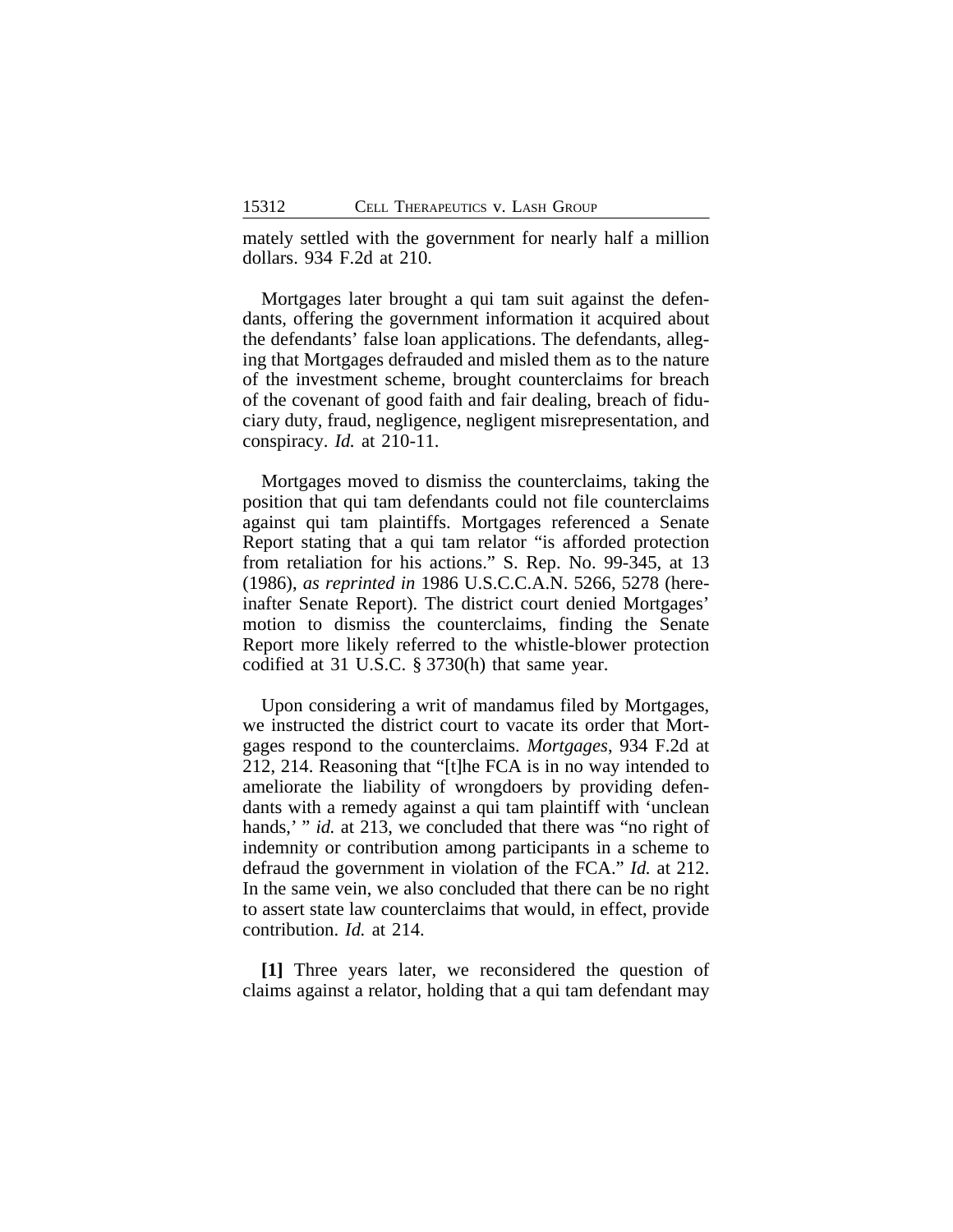bring independent claims against a relator. *United States ex rel. Madden v. Gen. Dynamics Corp.*, 4 F.3d 827, 831 (9th Cir. 1993). In *Madden*, former and current employees of General Dynamics brought a qui tam action claiming the company defrauded the Navy. The government chose not to intervene, and General Dynamics brought multiple state law counterclaims, ranging from breach of the duty of loyalty and violations of the California Labor Code to misappropriation of trade secrets. *Id.* at 829.

The district court dismissed General Dynamics' counterclaims for damages on the ground that the practical effect of those claims was to provide a defendant the opportunity to offset its liability by recovering from qui tam plaintiffs. Although these claims were "substantively similar to those raised in *Mortgages*," we reversed the district court and held that rather than seeking indemnification and/or contribution, General Dynamics sought "independent damages." *Id.* at 830. Claims for independent damages are distinguishable from claims for indemnification or contribution, which, by definition, "*only* have the effect of offsetting liability." *Id.* at 831.

In *Madden*, we further resolved that even dependent counterclaims should not be foreclosed until the qui tam defendant's liability is established, reasoning that denying a qui tam defendant recourse to damages offends procedural due process. *Id.* at 831. To avoid a potential conflict with *Mortgages*, we suggested adopting a two-stage resolution process for resolving liability in FCA actions before adjudicating a counterclaim:

If a qui tam defendant is found liable, the counterclaims can then be dismissed on the ground that they will have the effect of providing for indemnification or contribution. On the other hand, if a qui tam defendant is found not liable, the counterclaims can be addressed on the merits.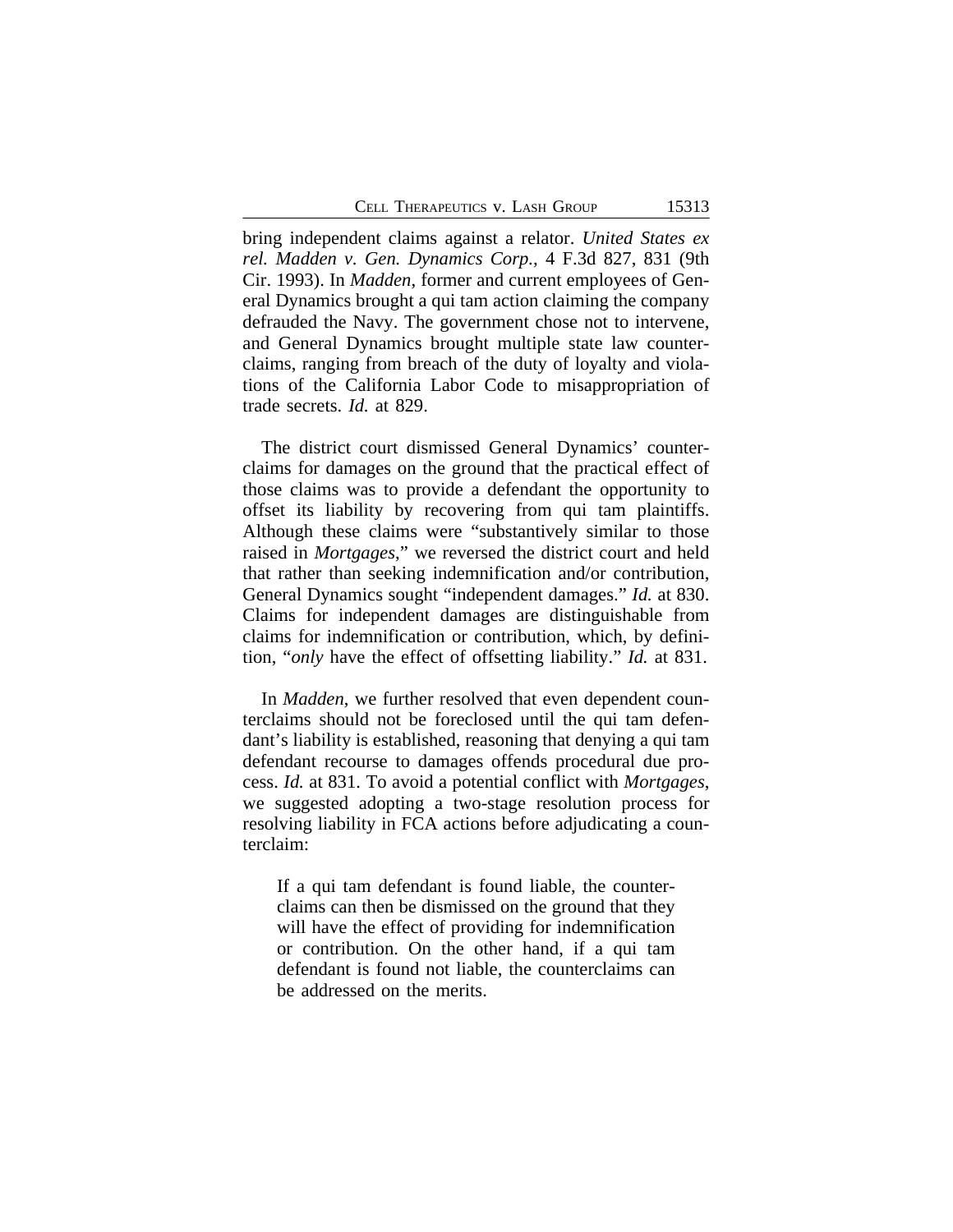*Id.* (citing *Burch ex rel. United States v. Piqua Eng'g, Inc.*, 145 F.R.D. 452, 457-58 (S.D. Ohio 1992)).**<sup>3</sup>**

Both *Mortgages* and *Madden* figured prominently in the district court's dismissal of CTI's claims against Lash. The district court concluded that *Madden* is inapposite and that CTI should not be allow to "wriggle out of *Mortgages* and into *Madden*." We think that it is not *Mortgages* that limits *Madden*, but *Madden* that circumscribes *Mortgages*.

**[2]** *Madden* directly addresses two key questions that underlie our analysis in this case: First, are any of CTI's claims appropriately considered "independent claims"? Second, has there been a finding of liability that would preclude dependent claims that might in effect give CTI an indemnity? That the qui tam claims here were resolved by settlement rather than a finding of liability adds a wrinkle not considered in *Madden*. We examine these issues in light of *Mortgages* and *Madden* and conclude the district court's grant of Lash's motion for judgment on the pleadings, which we review de novo,**<sup>4</sup>** must be reversed.

### **B. INDEPENDENT CLAIMS**

**[3]** Under *Madden*, CTI may advance independent claims without regard to an eventual finding of liability under the FCA. 4 F.3d at 831. It is incumbent on the district court to separate those claims for damages which "*only* have the effect of offsetting liability" from those that are not dependent on a qui tam defendant's liability under the FCA. *Id.*

**[4]** CTI alleges that Lash's bad advice resulted in \$12.3

**<sup>3</sup>**The district court in *Burch* bifurcated the qui tam plaintiffs' FCA litigation from the defendant's independent employment-related claims. *Burch*, 145 F.R.D. at 458.

**<sup>4</sup>***Madden*, 4 F.3d at 830 ("[W]hether a qui tam defendant can bring counterclaims [is a] question of law which we review de novo.").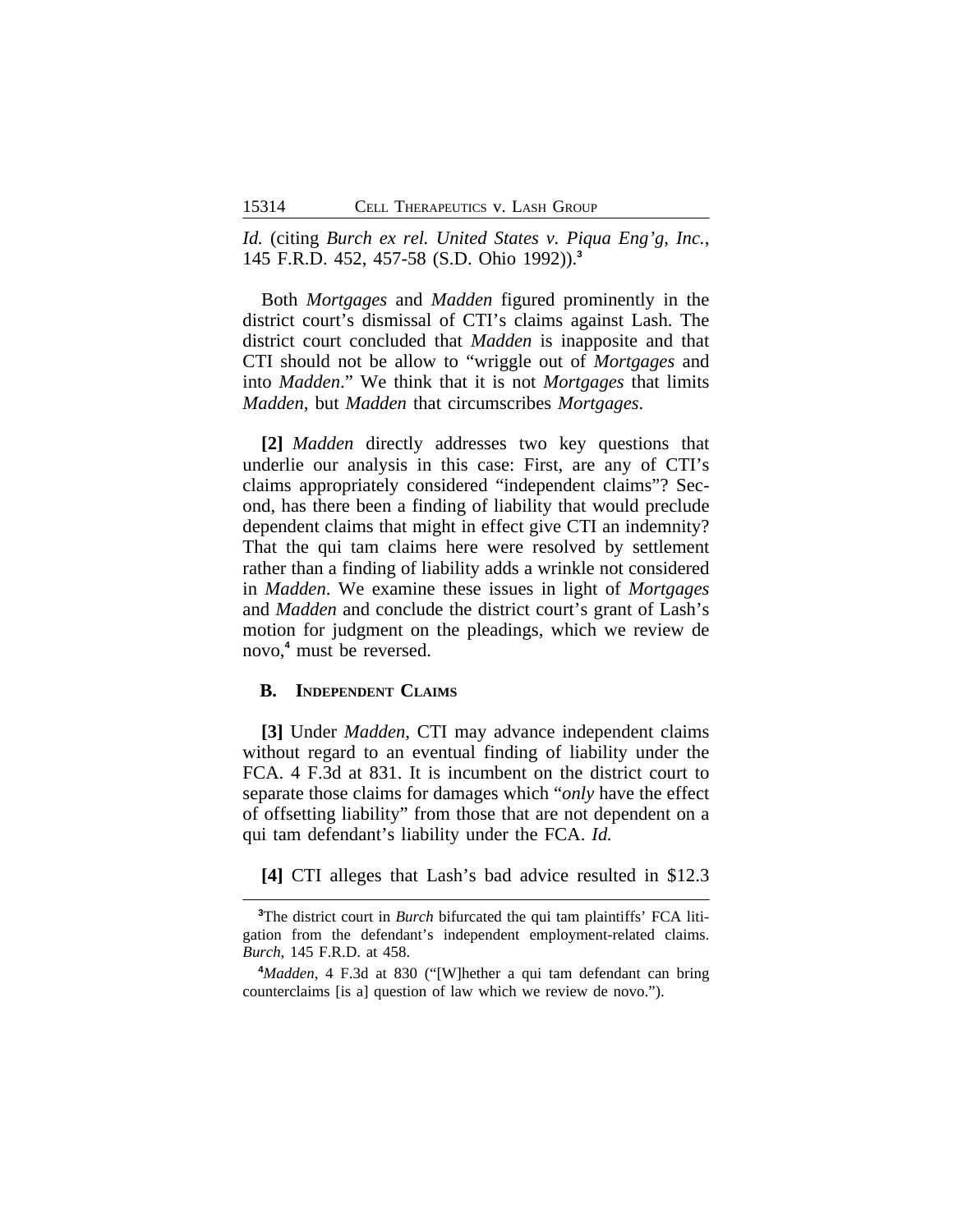million in damages in addition to the \$10.5 million CTI paid to settle the government's claims. The district court parsed CTI's complaint as articulating claims related only to the settlement of the qui tam action, instead of dependent and independent claims.

In its second cause of action for breach of contract, its fourth cause of action for breach of the implied warranty of good faith and fair dealing, and its fifth cause of action for negligence / breach of duty of care, CTI alleged that

LASH GROUPS's breach was a direct and proximate cause of damage to CTI in the form of investigation, litigation and settlement expenses, including attorneys' fees and costs, in an amount to be proven at trial, lost opportunities to pursue other means of reimbursement, damage to reputation, and increased cost of capital.

In dissecting this claim, the district court found that the word "including" modified not only "attorneys' fees and costs, in an amount to be proven at trial," but also the remainder of the paragraph. As a result, the district court concluded that the claim for \$12.3 million in damages caused by Lash's unlawful actions and erroneous advice, which lead CTI to miss opportunities to alter its sales and marketing plans, seek FDA approval for Trisonex, or divest itself of Trisonex, was not an independent claim, but "rode on the back of the claims for FCA indemnification barred by *Mortgages*."

While CTI likely could have mitigated this erroneous construction through the judicious use of semi-colons or separate sentences, a failure to include the grammatical fix is not sufficient to transform an independent claim into a claim that "*only* [has] the effect of offsetting liability." The district court's construction is peculiar. Taken in light of the facts alleged in CTI's complaint, CTI has alleged four types of damage, "in the form of": (1) "investigation, litigation and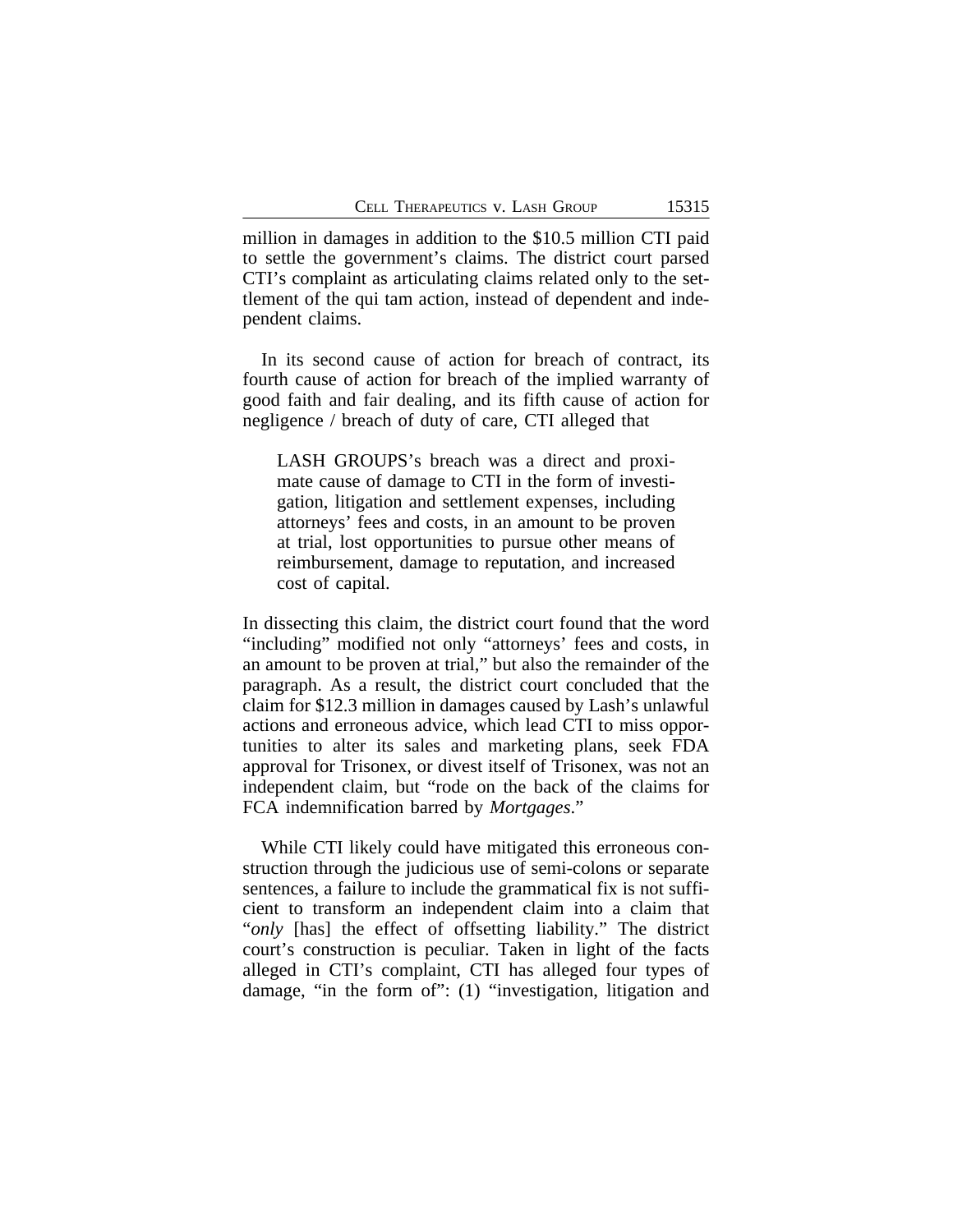settlement expenses, including attorneys' fees and costs, in an amount to be proven at trial"; (2) "lost opportunities to pursue other means of reimbursement"; (3) "damage to reputation"; and (4) "increased cost of capital." Although these claims may follow from the alleged bad advice, only the first is arguably a claim for indemnification for the costs incurred in settling the qui tam action.

The district court also mistakenly inverted the *Madden* standard, treating the *Marchese* Settlement Agreement as if it depended entirely on the question of fraud liability under the FCA because one of the government's claims was for fraud under the FCA. Instead, *Madden* defines claims that amount to indemnification or contribution as claims that "*only* have the effect of offsetting liability" in the qui tam action. *Id.* The government's claims against CTI included claims that were not, and indeed could not have been, brought as part of the original qui tam action. In addition to its fraud claims, the government alleged that CTI was unjustly enriched by the Medicare payments, and that it negligently misrepresented Trisonex's status through its agents who "professed to have special knowledge regarding Medicare reimbursement." The FCA requires knowledge that the claims for payment were fraudulent, whereas the unjust enrichment and negligent misrepresentation claims do not. *See* 31 U.S.C. § 3729(a)(1)(A).

**[5]** The restrictions in *Mortgages* do not extend to damages for claims other than those for fraud under the FCA. The liability for which the *Mortgages* court barred indemnification was solely for fraud or conspiracy to commit fraud under the FCA. Here, had a jury reached a finding of liability for CTI as to unjust enrichment and negligent misrepresentation but not fraud, nothing in *Mortgages* would bar CTI's claims for indemnification against Lash. The facts articulated in CTI's complaint are sufficient to state a claim for damages independent of the question of CTI's liability under the FCA.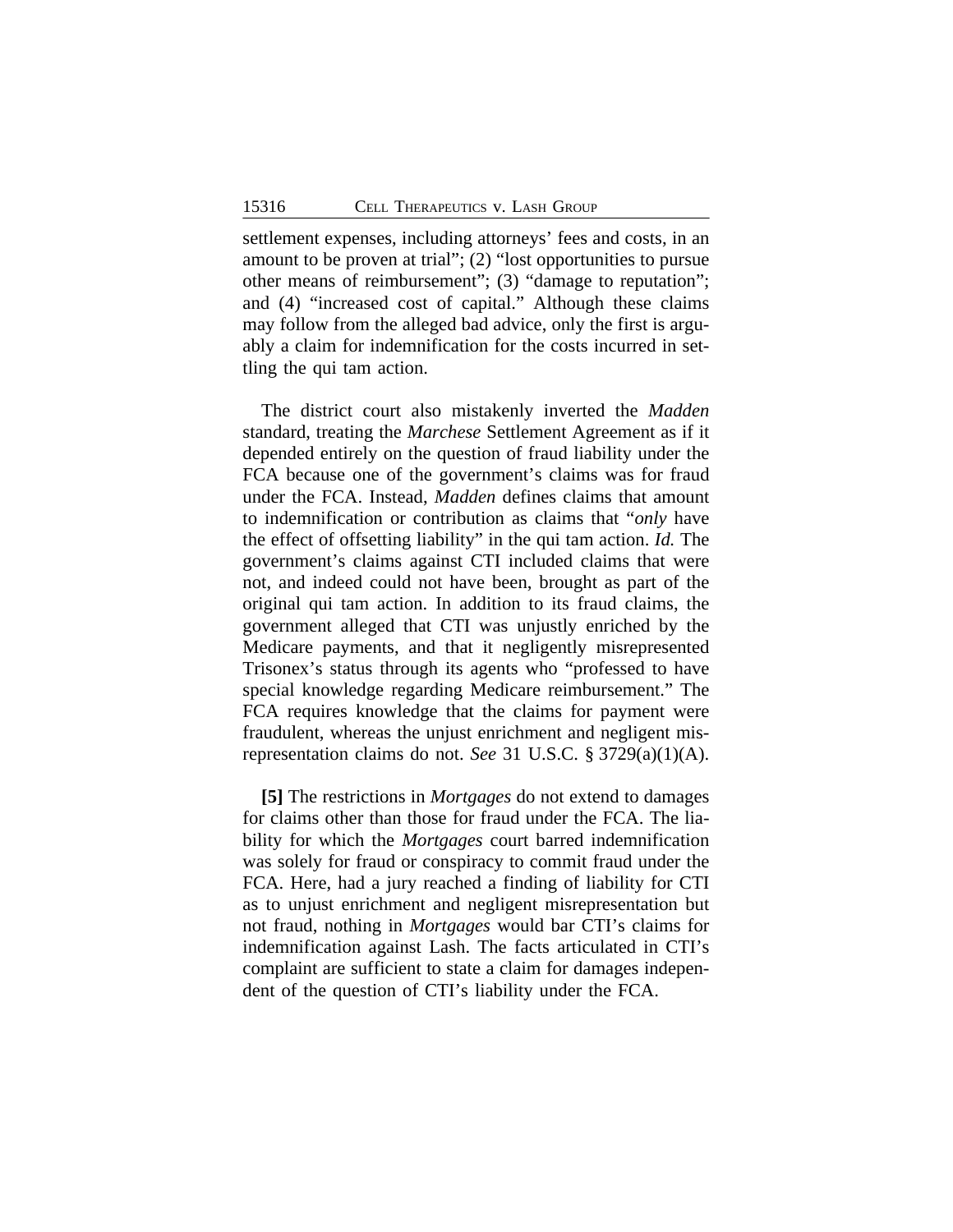### **C. THE EFFECT OF SETTLEMENT ON QUI TAM LIABILITY**

**[6]** In contrast to claims for independent damages, claims that merely indemnify CTI for its FCA liability or seek contribution for the same must be dismissed if CTI is liable under the FCA. *Madden*, 4 F.3d at 831. Two reasons lead us to conclude that the district court erred in characterizing the settlement as effectively establishing FCA liability and thus barring the claims against Lash. First, settlements generally do not bar claims against non-parties or have issue-preclusive effect (sometimes referred to as "collateral estoppel") on the subsequent litigation of issues not expressly resolved in the settlement. That principle is particularly true in this case, where the government signed on to a settlement that specifically disclaimed CTI's liability and Lash was not even a party to the settlement. Second, the district court's presumption that a settlement with the government is equivalent to a finding of liability would chill the settlement process, signaling to future qui tam defendants that the only way to preserve potentially legitimate claims would be to secure a litigated judgment in court.

The district court treated CTI's settlement with the government as having preclusive effect on the question of CTI's liability under the FCA. Sidestepping the express disclaimer of liability in the Settlement Agreement, the district court relied instead on the fact that the Agreement did not include a "finding that CTI was *not* legally liable," and concluded that "the certainties [regarding CTI's liability] outweigh the uncertainties." The district court's reasoning inverts the traditional treatment of settlement agreements.

The Settlement Agreement included the following language regarding liability:

This Agreement is neither intended by the parties to be, nor should be, interpreted as an admission of liability by CTI. In addition, the parties agree that no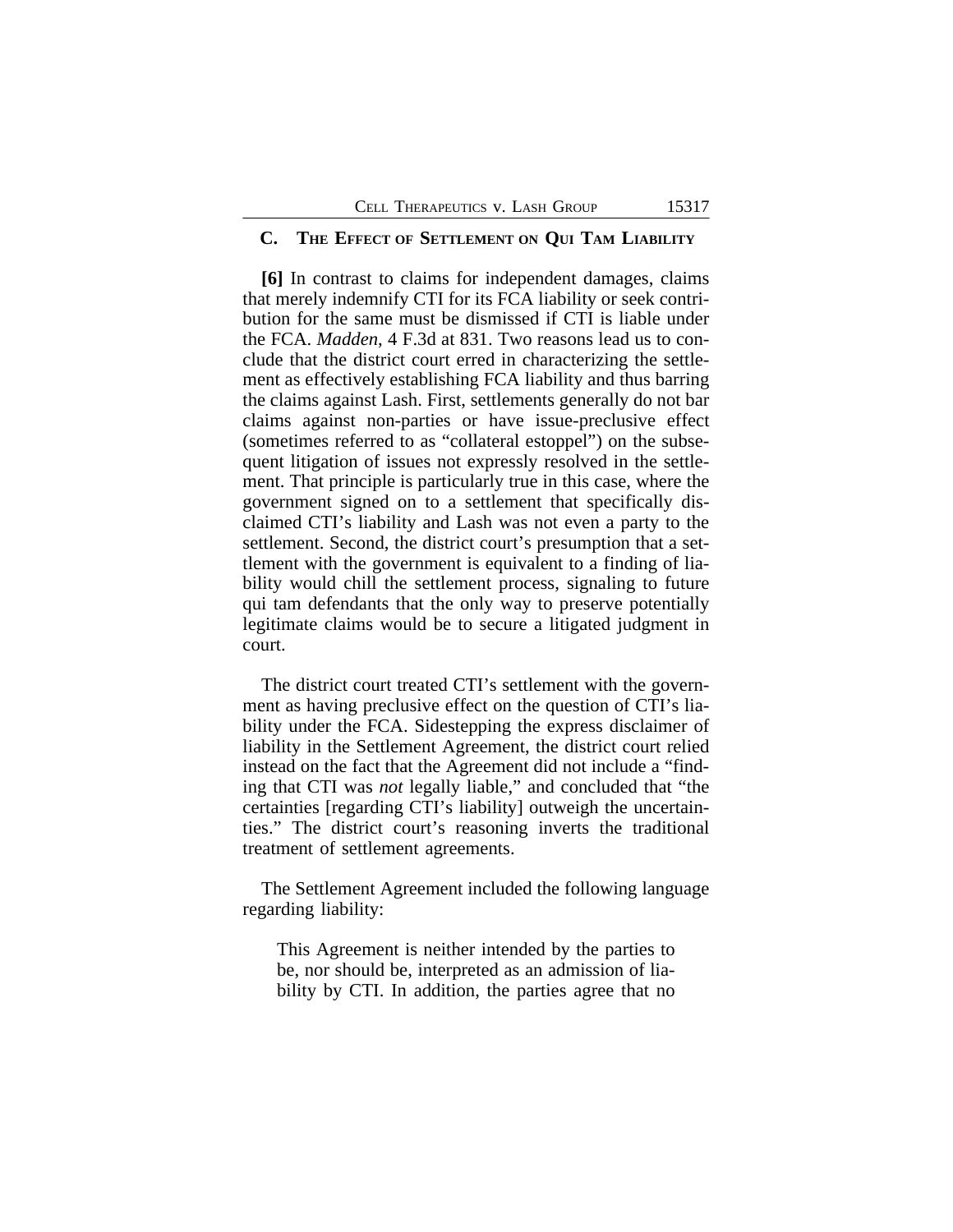representation, term or condition of this Settlement Agreement or any draft thereof shall be admissible as an admission of, or evidence of, any fault or omission of CTI in any proceeding in any court or before any administrative body.

Regarding potential claims against non-parties, the Settlement Agreement specifies that it

is intended to be for the benefit of the Parties only. The Parties do not release any claims against any other person or entity, except . . . for billings covered by this Agreement from any health care beneficiaries or their parents, sponsors, legally responsible individuals, or third party payors based upon the claims defined as Covered Conduct.

The Settlement Agreement also affirmatively precludes any attempt by CTI to avoid its obligations through bankruptcy proceedings, or to use the agreement to bar an administrative remedy or criminal prosecution under the Double Jeopardy or Excessive Fines Clauses.

Thus, the government obtained several concessions from CTI regarding particular preclusive effects of the Settlement Agreement, but no concessions regarding CTI's liability for fraud. To the contrary, the Settlement Agreement specifically disclaims its potential preclusive effect regarding issues of liability and fault under the FCA.

**[7]** Lash was a party to the qui tam litigation before the government's decision to intervene as to CTI, and Lash later settled with Marchese for an undisclosed amount. The Settlement Agreement, however, releases only healthcare beneficiaries and parties connected with them from third-party claims. No other parties are released. By its terms, the Settlement Agreement should not be construed as a final judgment on CTI's FCA liability.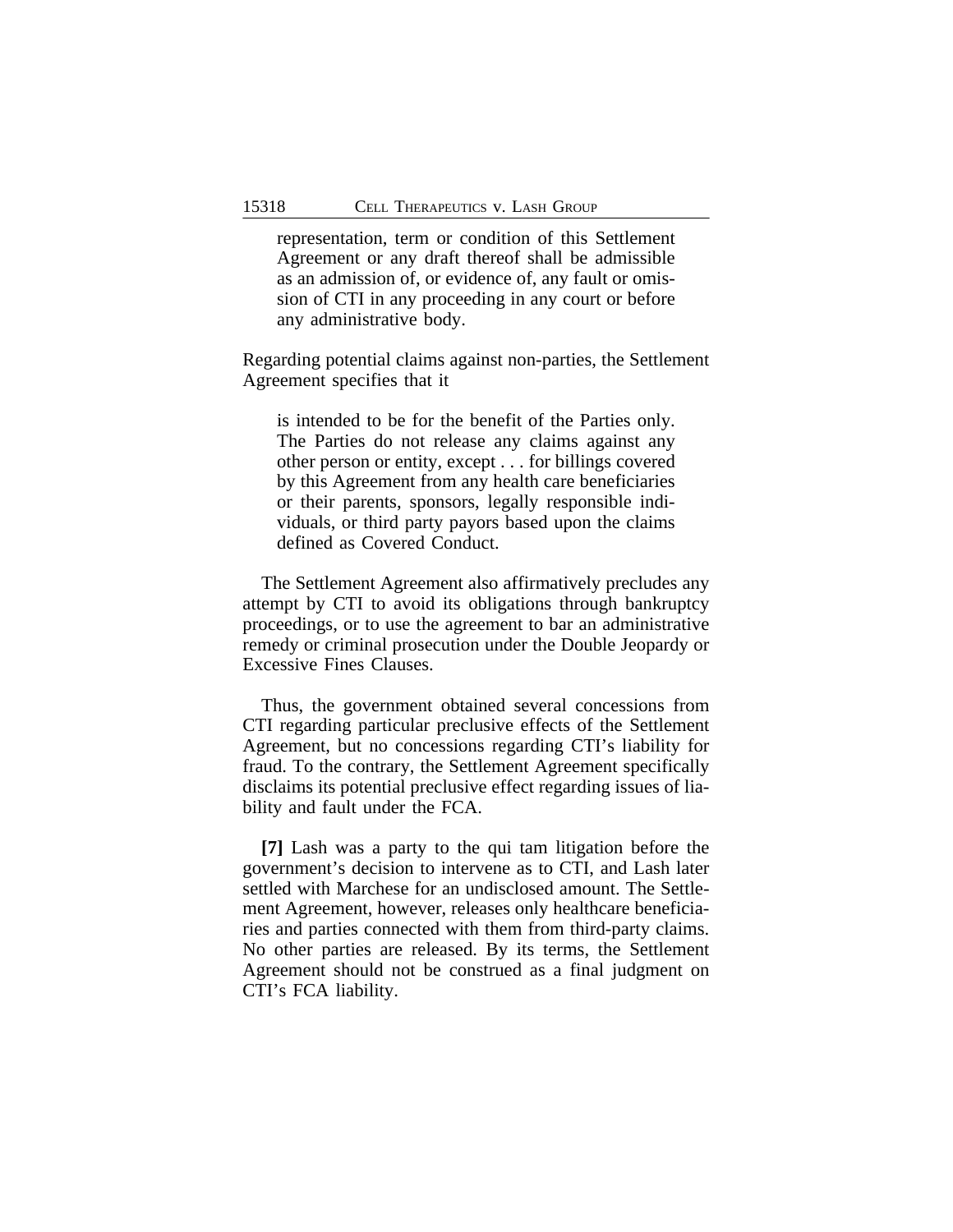**[8]** The structure of the Settlement Agreement comports with the longstanding principle that settlement agreements generally preclude further litigation on the claims by and against parties to the initial settlement, but issue preclusion generally does not attach to a settlement agreement. Echoing this principle, in *Arizona v. California*, 530 U.S. 392 (2000), the Supreme Court held that settlements "ordinarily occasion no *issue preclusion . .* . unless it is clear . . . that the parties intend their agreement to have such an effect." *Id.* at 414.**<sup>5</sup>** "In most circumstances, it is recognized that consent agreements ordinarily are intended to preclude any further litigation on the claim presented but are not intended to preclude further litigation on any of the issues presented." 18A Charles Allen Wright et al., *Federal Practice and Procedure*, § 4443 at 265 (2d. ed. 2002). Thus, issue preclusion does not settle CTI's liability.

**[9]** The final question is whether claim preclusion supports the district court's finding of liability. Claim preclusion, often referred to as res judicata, bars any subsequent suit on claims that were raised or could have been raised in a prior action. Claim preclusion "applies when there is (1) an identity of claims; (2) a final judgment on the merits; and (3) identity or privity between the parties." *Stewart v. U.S. Bancorp*, 297 F.3d 953, 956 (9th Cir. 2002).

**[10]** The Settlement Agreement would properly preclude further litigation between CTI and the government, or between CTI and Marchese, regarding the qui tam action and the government's additional claims. Claim preclusion does not attach to CTI's claims against Lash, however. Lash was not a party to the Settlement Agreement, and none of CTI's

**<sup>5</sup>**The Supreme Court further noted that a settlement and consent judgment, which specified that where the "final judgment is based on a compromise and settlement [it should] not be construed as an admission by either party for the purposes of precedent or argument in any other case," did not preclude certain subsequent claims. *Id.* at 405.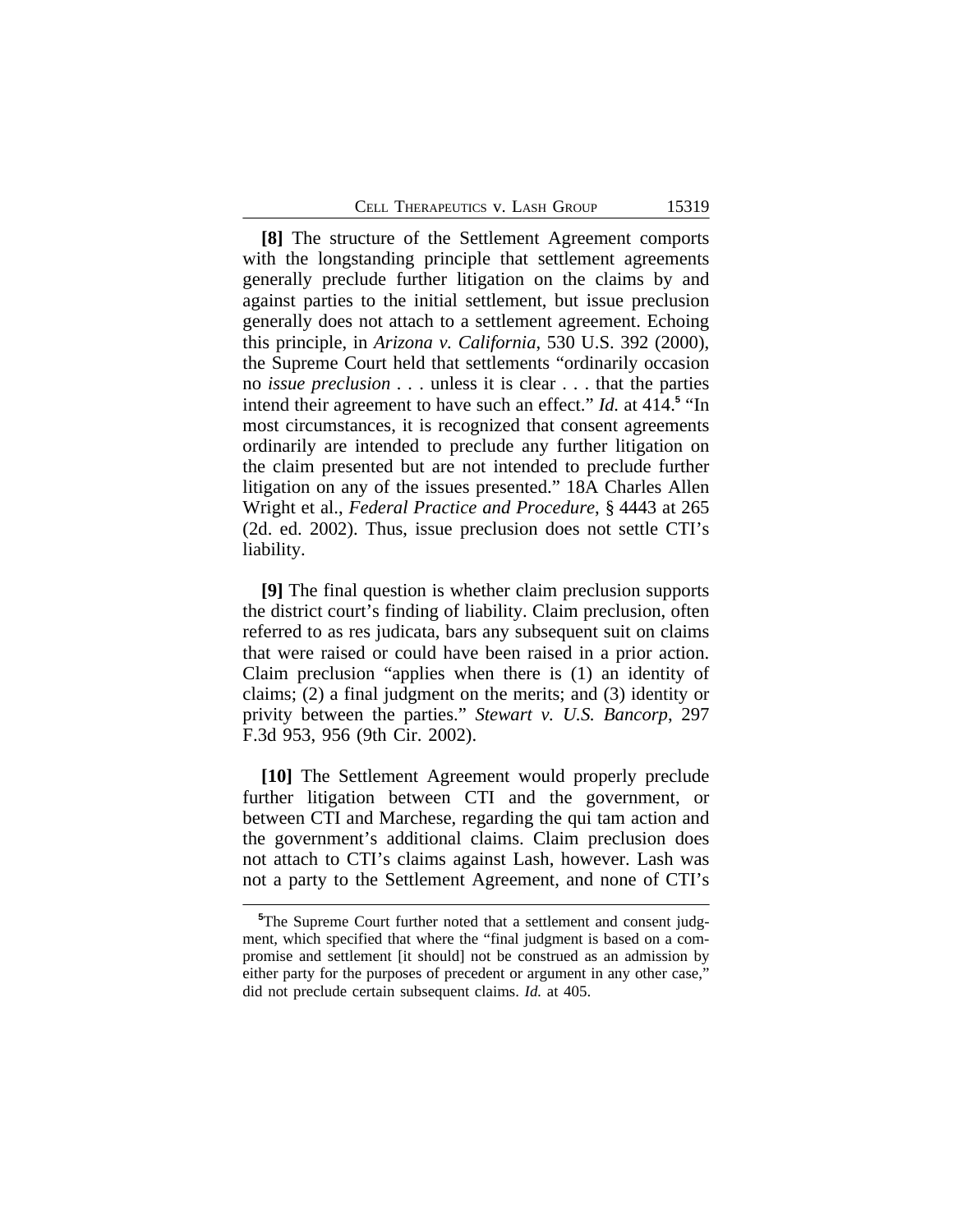claims against Lash were raised in the qui tam litigation, nor were they included in the settlement. Just as significantly, there has been no final judgment on the merits.

Not only did the parties to the qui tam suit not foreclose claims vis-a-vis Lash, but giving the consent judgment the imprimatur of a liability finding would upend the settlement process. In effect, the district court read between the lines to conclude that the certainties about CTI's liability "outweigh[ed] the uncertainties." This invasion into the settlement milieu is unprecedented.

**[11]** In resolving disputes under the FCA, we have recognized "the general policy in favor of encouraging parties to settle disputes." *Hall*, 104 F.3d at 233. Treating a qui tam settlement as a de facto finding of liability would inevitably chill the settlement spirit. While it is particularly difficult to ascertain what percentage of qui tam actions are settled because many settlements are not reported, commentators agree that the majority of qui tam actions are resolved through settlement.**<sup>6</sup>** Expanding the effect of a settlement to bar independent claims against third parties or claims for indemnification or contribution apart from FCA liability would inevitably tip the equation toward trial rather than settlement, even where settlement would ordinarily be in the best interest of the parties. The bottom line is that a settlement agreement under the FCA should not, absent specific and clearly identified intent to the contrary, be viewed as an admission of liability that precludes non-FCA claims against third parties.

**<sup>6</sup>** *See, e.g.*, Kaz Kikkawa, Note, *Medicare Fraud and Abuse and Qui Tam: The Dynamic Duo or the Odd Couple?*, 8 Health Matrix 83, 122 (1998) ("[N]egative publicity, the large potential penalties involved, and availability of reimbursement of attorneys fees all encourage the settlement of claims. Few cases are litigated to completion, thus creating little judicial precedent."); Joseph P. Tomain, *False Claims Act Litigation: Whistleblower Qui Tam Suits Against Contractors Who Cheat the Government*, 47 Admin. L. Rev. 299, 301 (1995) (observing that "there often is pressure for the government to settle with the contractors to the relator's detriment").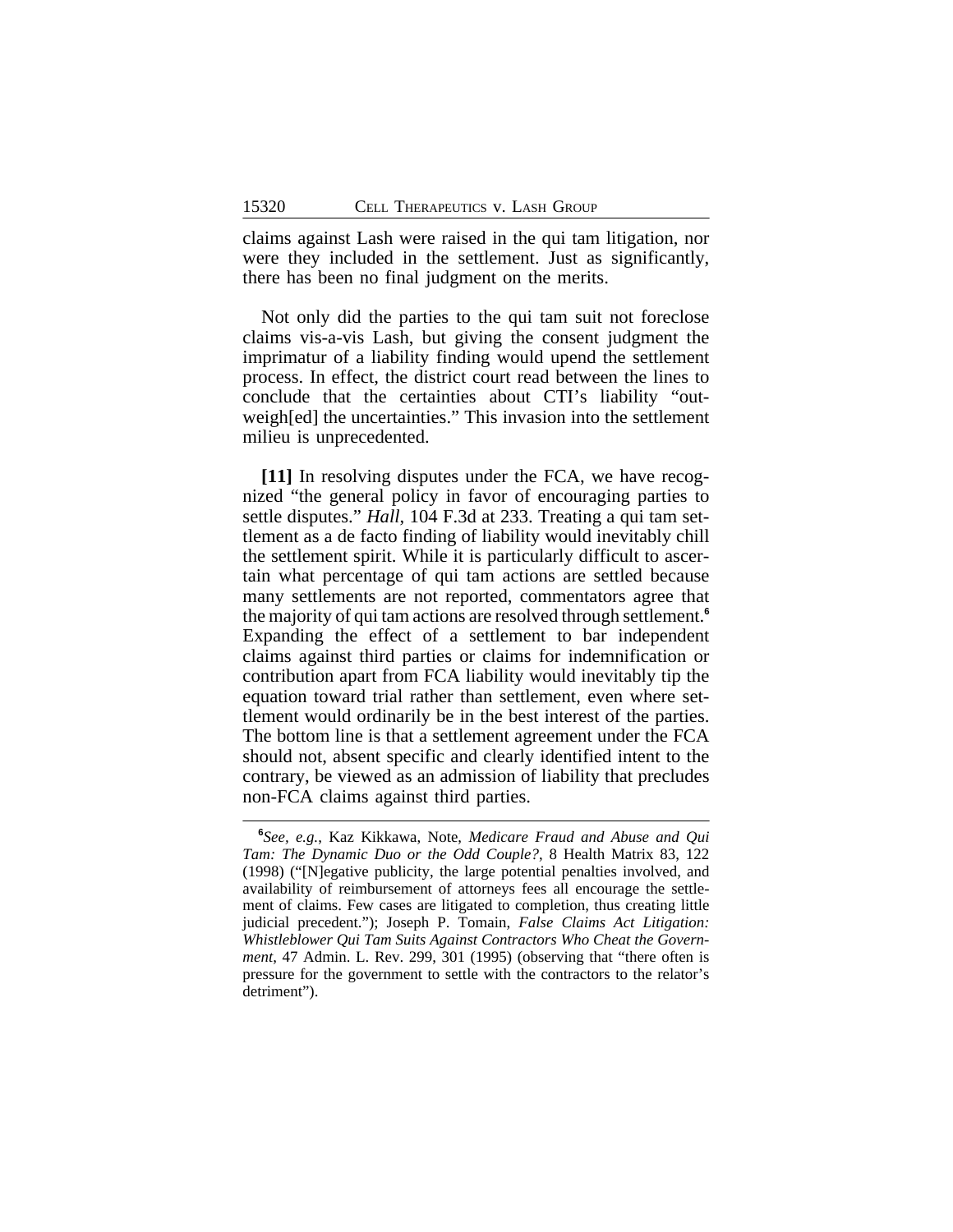### **CONCLUSION**

**[12]** Our examination of the structure of the FCA, the holdings in *Mortgages* and *Madden*, the settlement agreement in *Marchese*, and the nature of CTI's claims against Lash leads us to conclude that CTI's claims should not have been dismissed at the pleading stage. The district court should reconsider whether the claims are independent and, for third party claims that are not independent, should assess how to proceed in light of our holding that the Settlement Agreement does not constitute a finding of liability under the FCA.

The reasons for restricting the ability of a qui tam defendant to seek recovery against a relator are not in play here. In *Mortgages*, the qui tam defendants' counterclaims for indemnification ran afoul of the FCA's "comprehensive procedures for enforcement, including a provision to limit the reward of a qui tam plaintiff if the court determines that party is also a wrongdoer." 934 F.2d at 213 (citing 31 U.S.C. § 3730(d)(3)). The need we identified in *Madden* to ensure that relators do not engage in wrongful conduct is no more acute than the need to ensure that third parties do not avoid liability for their wrongful conduct, even if the party wronged is a qui tam defendant. *See* 4 F.3d at 831. Unlike the FCA provisions that restrict or prevent entirely the ability of a relator with unclean hands to collect a qui tam bounty, 31 U.S.C. § 3730(d), or allow a prevailing defendant to recover reasonable attorneys' fees if the qui tam action was brought in bad faith, *id.* § 3730(d)(4), there are no counterpart or comprehensive procedures in the FCA to address the wrongdoing of a nonrelator third party. That gap is not surprising under the FCA structure. Here, Lash is not a relator nor did it bring qui tam claims against CTI.

In addition, unlike *Mortgages*, this case does not present the threat of chilling future suits by qui tam relators, who may collect their bounties regardless of whether the qui tam defendant seeks relief from a third party. To the extent that some